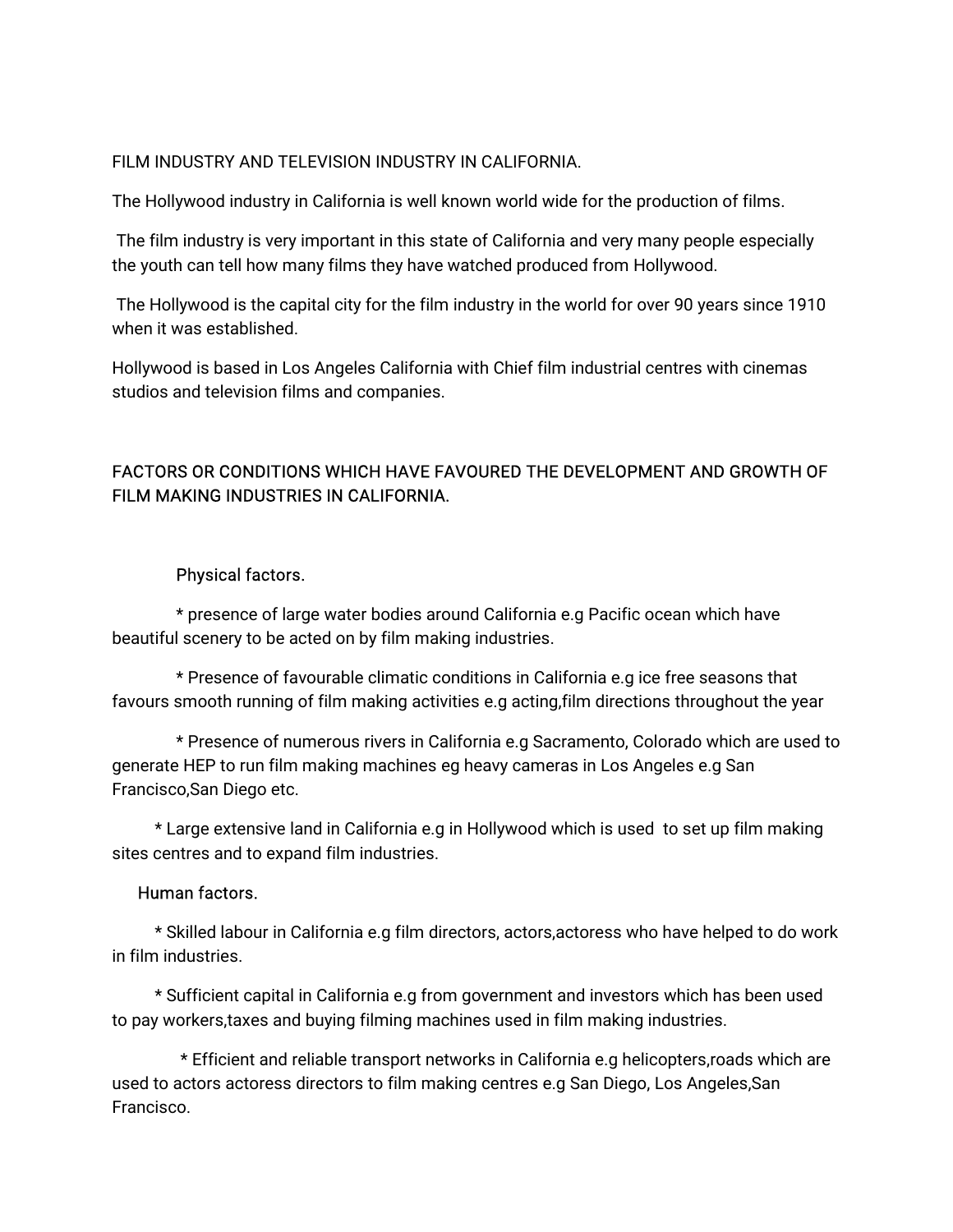\* Favourable and supportive government policy in California e.g tax holiday, issuing of film making license to companies which have helped to attract investors and market to film making industry.

\* Presence of wide and ready market in California e.g domestic and international levels eg Europe, Asia which has helped to buy film products eg movies.

\* Advanced and modern technology in California e.g drone, helicopters which have simplified work and production in film making industries.

\* Sufficient power supply in California e.g HEP generated from rivers like r.sacramento, Colorado which is used to run film making machines.

\* Intensive mineral research in California e.g on market control which has helped to improve on quality of film production.

\* Political stability in California e.g police that keep law and order which has attracted investors and market to film making industries.

### CONTRIBUTIONS/IMPORTANCE/BENEFITSOFTHEFILMMAKINGINDUSTRIESTOTHE DEVELOPMENT OF CALIFORNIA.

\* It has provided employment opportunities to the people of California e.g film directors, actors actoress which has earned them income.

\* It has generated revenue to the government of California which has been used to development infrastructures like roads, schools and hospitals.

\* Film making sector has promoted infrastructural developments in California e.g school roads which have improved standards of living in California.

\* It promoted diversification of the economy in California e.g setting up of film centres making national wide which has reduced on over depending on few sectors in California.

\*Film making sector has promoted urbanisation in California e.g through infrastructural developments like roads this has led to development in the countrylike in San Diego,San Francisco.

\* It has promoted foreign exchange and currency in California e.g with Europe, Asia which has helped to settle international debts and infrastructural developments.

\* Film making sector has promoted international relations between California with others like Europe Asia which has helped to promote peace and unity in the region.

\* It has provided market to others sectors in California e.g agricultural industry, tourism which has helped others sectors earn income for development.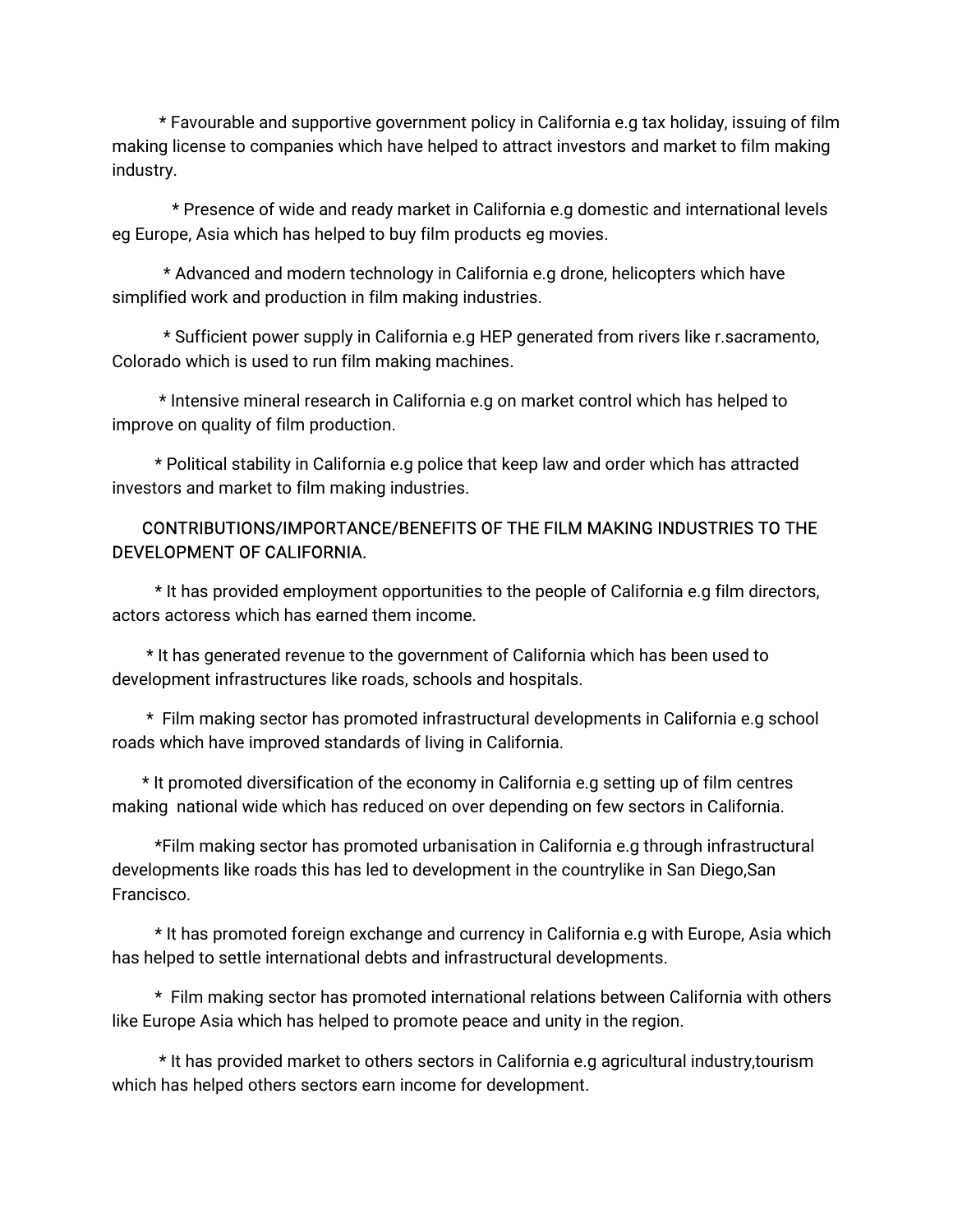\* Film making sector has promoted the development of others sectors within the economy in California e.g tourism which has encouraged development in California.

\*Ithaspromotededucationandresearche.gUniversitiesandcollegesinCaliforniawhich has helped students to acquire knowledge and skills about film making Field.

# PROBLEMS AND CHALLENGES FACED BY THE FILM MAKING SECTOR IN CALIFORNIA.

\*Unfavorableclimaticconditionse.gwinterwhichinterruptsfilmmakingactivitieshence limiting production.

\* Competition from other countries dealing in film making products e.g Europe Asia which leads sector to losses and limits production.

\* High costs of transport in California e.g helicopters which is expensive to construct and maintain hence high spending film making companies.

\* Limited skilled labour in film making sector this has made work and production difficult in California's film making sector.

\* Unsupportive government policy e.g high taxation in California which has discouraged investors and market to film making sector.

\* Occurrence of accidents while carrying out film making activities in California which has caused injuries and death hence discouraging production.

\* Political instability especially to the actors, actoress, directors discourage investors and market.

\* Labour migration to other sectors e.g fishing which has slowed and discouraged the industrial activities.

\* Low levels of technology e.g duplicated machinery which make work and production difficult in film making sector.

\* Competition within the economy with other sectors e.g fishing which leads to underfunding of film making sector by the government and labor migration hence limiting production.